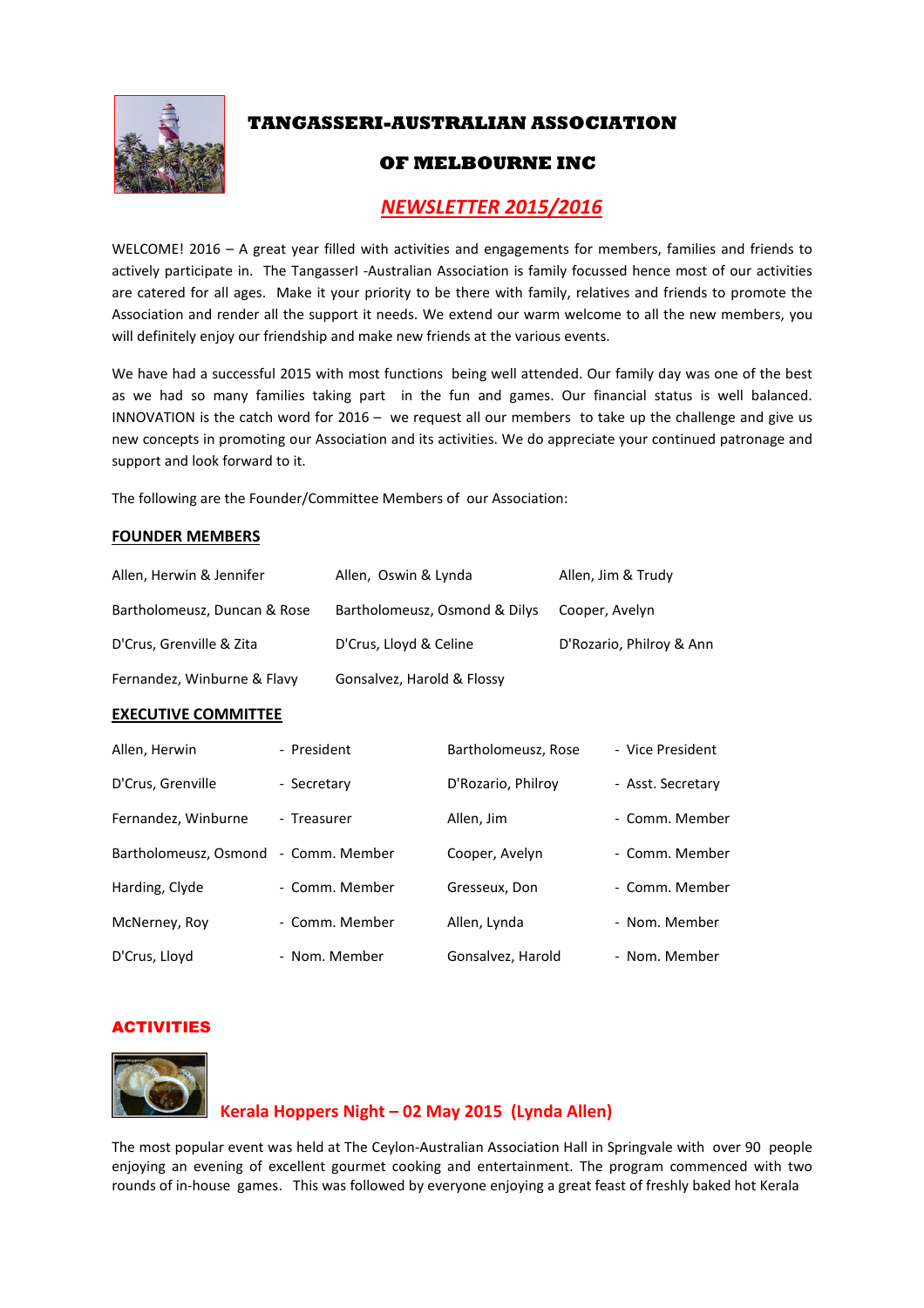Hoppers, Pork Vindaloo, Egg Masala and Vegetable Korma after which delicious paiyasam was served for dessert. All the dishes were made by the very talented Male and Female chefs of the Association.

Unfortunately, due to limited space there was no room for dancing but everyone enjoyed the Country and Western/ Rock music provided by our club DJ. This also gave us an opportunity for everyone to converse with each other . Since St. John Vianny's Parish Hall was unavailable due to renovation, we had to restrict the numbers as we were unable to accommodate everyone. Despite this, those present, enjoyed the home cooked gourmet dishes and the social get together. Looking forward to your patronage at the next event.



### **ANNUAL DANCE - 25th July 2015 (Grenville D'Crus)**

This year by popular demand we reverted back to holding the Annual Dance at the Springvale Town Hall. Approximately 300 people patronized the function. The numbers attending were below expectations due to the function being held earlier in July than in August (due to non-availability of the hall) and various other events being held during the same weekend in the vicinity.

The music for the night was provided by two popular bands 'Next Generation' and 'Blue Qube' who enthralled the crowd with an excellent blend of music to suit all ages. The music was irresistible and everyone had a great evening dancing to the rhythm of the beat. Attractive Super-Market Gift Vouchers were given for the raffle held on the night. An excellent variety of finger food was made available by Viswanath Caterers at very reasonable prices.

Our main sponsor for the function - L J Hooker of Noble Park has been our regular sponsor for many years. Our sincere thanks to Roy McNerney for his continued support, We also thank Jim & Trudy Allen for donating prizes and their support. Our thanks also to all our members who participated in the function and encourage them to continue to support our Annual Dance.



#### **ANNUAL GENERAL MEETING - 24th October 2015 (Grenville D'Crus)**

The 20th Annual General Meeting was held on Saturday 24 October 2015 at 7.00 PM at 'The Sundowner Avenue Neighbourhood House in Clarinda. The meeting was attended by 52 members.

The President, Herwin Allen welcomed the members to the meeting and called upon them to continue supporting the Association by active participation in the various activities and thanked them for their presence. The Annual report and the financial statements for the financial year ending 30 June 2015 were presented by the Secretary and Treasurer respectively.

It was heartening to see many members take active part in discussing issues arising from the reports, seeking clarifications and providing suggestions for the growth and success of the Association.

 In accordance with the Constitution, the members to the Executive Committee were elected/reelected for the next two years ( listed on page 1). The President welcomed the two new members to the Committee - Don Gresseux and Clyde Harding (and their wives - Candice and Kirsty respectively) and looked forward to their active contribution and participation in the working of the Association. The President also thanked the two outgoing members of the Committee and their spouses - Judy DeCouto (and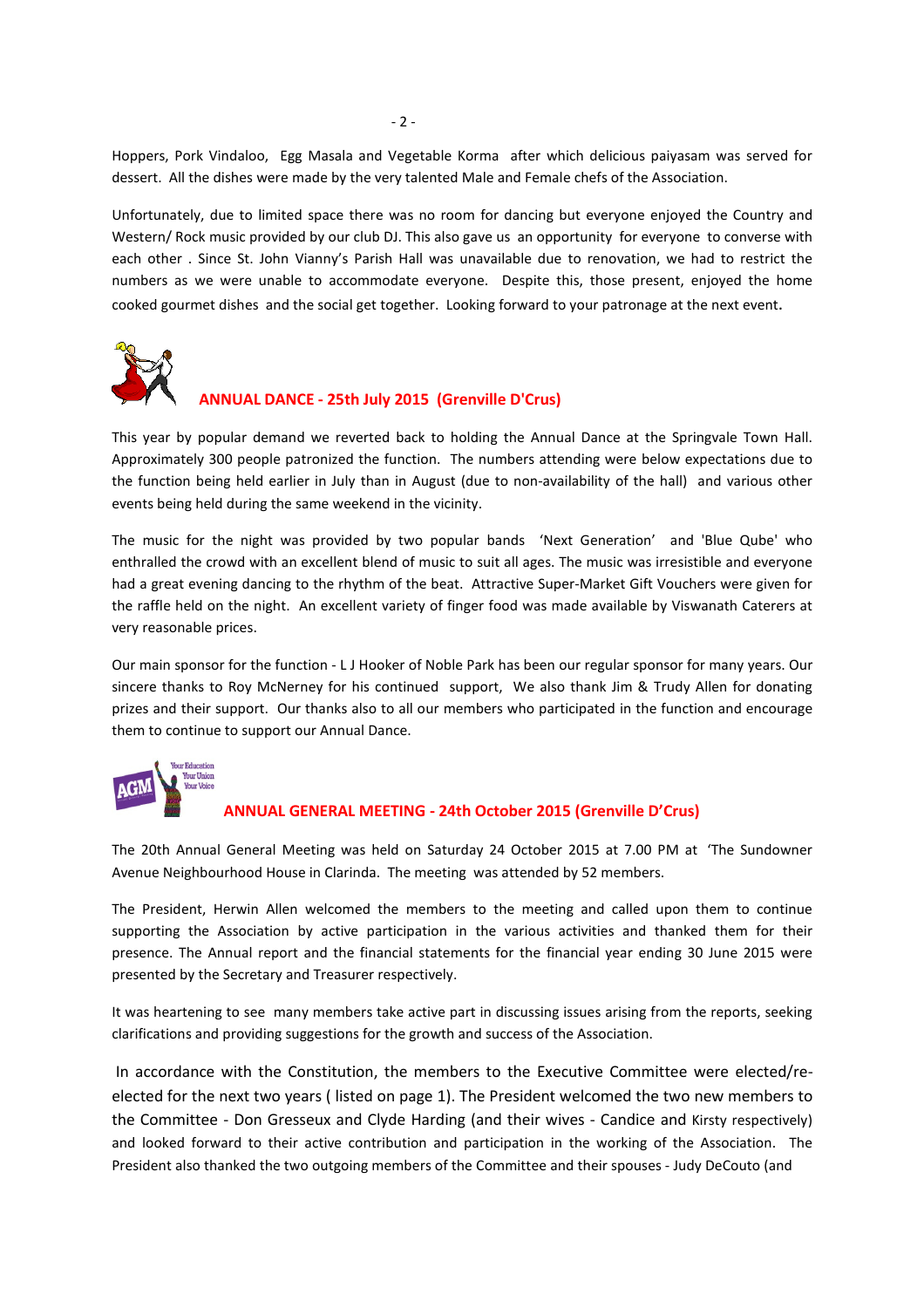Melroy) and Nolan Fernandez (and Marian) for their contribution to the success of the Association's activities over the years.

The meeting concluded with a vote of thanks followed by a 'Members only' dinner.



### **SENIORS' NIGHT – 09th October 2015 (Rose Bartholomeusz)**

The Seniors' night was held at the Noble Park R.S.L. Club. Once again the function was well attended by our seniors and a few of their guests who look forward to this day to catch up and have a chin wag.

The night started with a complimentary drink followed by a three course dinner. The music was provided by Andy "LONESTAR" with great old hits that tempted most of the seniors to get onto the dance floor and shake a leg. There was great entertainment for the non-dancers too just watching the boot scooting grannies trying to break a leg. Some seniors did try their luck at the pokies –If there were winners we would have heard but losses are always top secret.

As the night progressed weariness took over and the seniors departed vowing to be present for the next Seniors' function.





## **FAMILY DAY & CHRISTMAS TREE – 06th December 2015 (Avelyn Cooper)**

The Family day was held on 06 Dec. 2015 at St. Mark's Church Hall and the outdoor area, in Dingley due to the renovations being carried out at St. John Vianney's Premises. It was a Sunny Day – just suitable for this event. The attendance was beyond expectations. It was great to see many young families from infants to teenagers together with family and friends participating in all the sports and games. There were thrills and spills, laughter and tears but all taken in the sporting spirit.

The Barbecue was well catered for – Tandoori Chicken, Hamburgers & Sausages with an accompaniment of salads , bread/rolls and sauces. Justice was done to this sumptuous spread.

Sporting items and games followed the Barbecue. It was fun to see the toddlers helped by parents competing in the games – Musical chairs and Potato race. The three-legged race and other competitive sports for the older boys and girls were keenly contested. Egg throwing and sack race for all adults were fun to watch. The Seniors also showed their skills in ringing the bottle and passing the hat.

The highlight of the day was the Nativity Pageant and Santa's arrival. Our appreciation goes to the organisers of the Pageant and all the children that took part. The parents input is also to be commended in providing the costumes and dressing the participants for their appropriate parts in the Pageant. A great effort ! Special thanks to Kirsty Harding and her team for their commitment and involvement.

Carols was the next item on the program. Everyone joined in singing the most popular Christmas songs. The accompaniment of the two guitarists blended in with the voices. The chime of jingle bells lit up the children's faces as Santa streamed through. Santa's helpers were there helping Santa to present the gifts to the children, besides the paparazzi were at hand taking pictures. Santa also presented the winners of the sporting events with their prizes. On the whole this event was well attended and most enjoyable. Thanks to all the organisers, helpers and the Caterers for their support and efforts.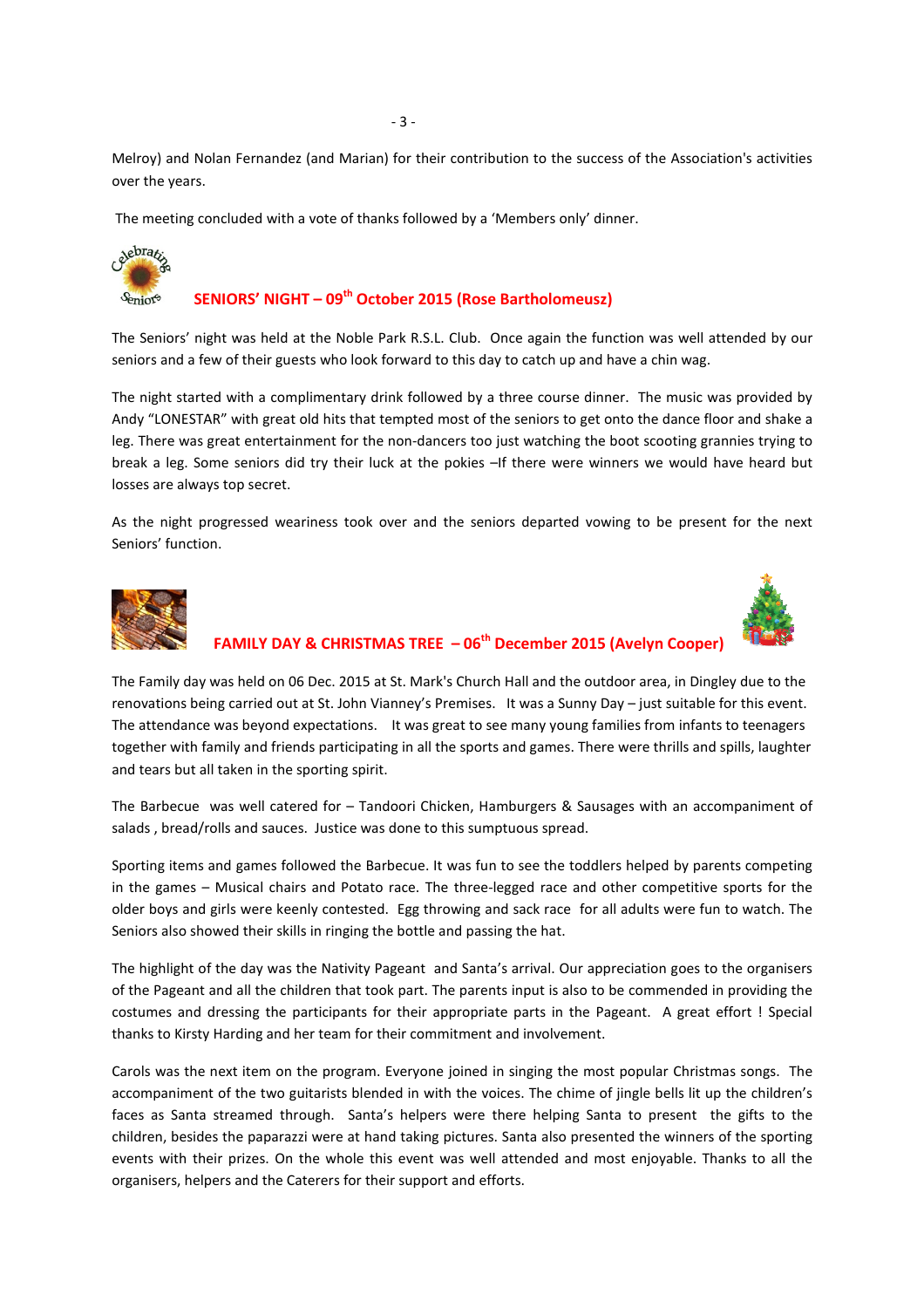

### **BOXING DAY DANCE - 26th December 2015 (Herwin Allen)**

The spirit of Christmas was extended into The Association's Boxing Day dance that was held in St Anthony's Church Hall in Noble Park commencing at 7.30 pm.

In light of the destruction caused by the recent floods in Chennai it was decided by the Management that all profits from this dance will be donated to the Chennai Flood victims.

Over 200 hundred patrons of families and friends congregated at the hall to continue with their respective Christmas celebrations. The mood was festive and infective throughout the evening with everyone in " tete a tete" laughing, joking, taking photos and selfies and most importantly dancing.

Excellent music for the evening was provided by (a) the band 'BLUE QUBE' who displayed their flexibility and variety of music that entertained the dancing crowd and appreciated by all and (b) vibrating 'disco' music provided by DJ 'GrooveMaster' that had the younger members enthralled and glued to the floor! Delicious finger food was provided by Viswanath Caterers.

The proceeds of the Raffle held on the night together with donations received from patrons were also added to the Chennai Flood Relief amount.

The partying crowd had to reluctantly leave around 12 .30 am when the function concluded. A big thank you to all our patrons for supporting us and the Management team for all their hard work in ensuring the success of this function



### **BON BEACH TANGY CRICKET CLUB** (**Mervyn D'Rozario)**

Competing in the highest division in the club's history was always going to pose a strong challenge for the Bonbeach Tangy Cricket Club, however through a heavy off- season focus on recruiting, the first XI entered the season with a side it believed could contend for finals, potentially even go all the way. Tom Smith, Joe Ellis-Grewal and Chris Williams (who joined us for a second season) were our English representatives for 2015-16 while Daniel Mueller joined the club after an illustrious career in district cricket.

The first XI held its own against the best sides, defeating finalists Doutta Stars and Greenvale throughout the season, however heavy losses to South Caulfield (eventual premiers) and Yarraville Club exposed a lack of batting depth and potentially experience that lead to us missing the finals narrowly by 3 points. David Fernandez captained the side combatively and again featured among our leading run scorers while Dan Mueller and Joe Ellis Grewal stood out with the ball, week after week. Both Dan and Joe also featured in the VCTA Senior Division team of the year.

Our second XI were the standout side of our club, demonstrating consistency throughout the year in making the grand final against rivals Hampton. Although the side were unfortunately outplayed in the game, they should be commended for a great season, in particular for their come from behind to win in the semi final. Former Tangy Lightning captain Mark D'Rozario top scored in this game. The fourth XI were defeated in the semi final, while the thirds fell short at the final hurdle, losing a one sided grand final to North Caulfield. With re-zoning likely to take place next season travel will be limited, also the club can announce Mueller and Chris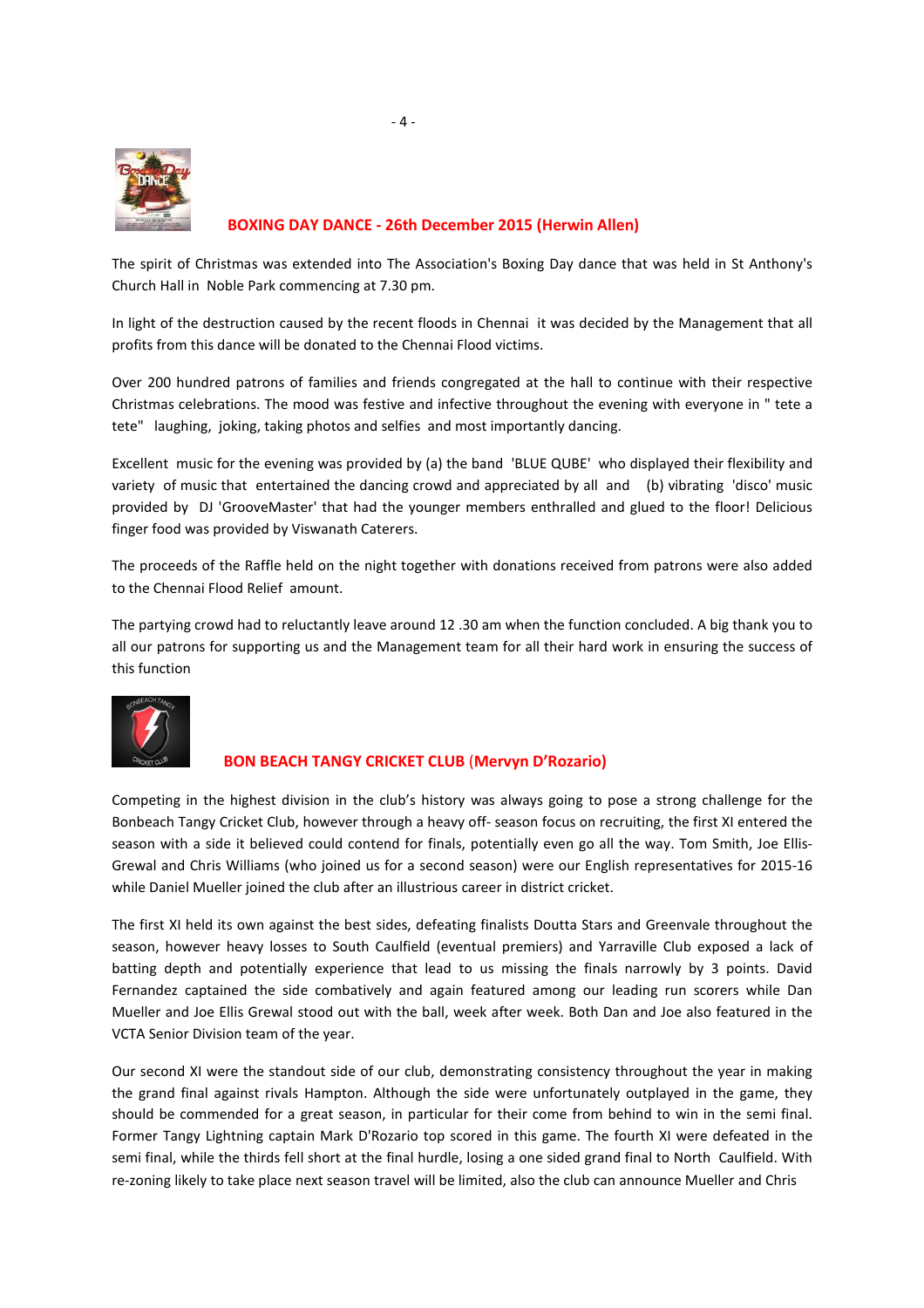Williams have signed up to play again next year. We will enter next season with a belief that lessons and experiences of this year will hold the club in a better position on field. We will be back bigger and stronger next year.

 Thanks must also go to Tangasseri-Australian Association of Melbourne for their ongoing Sponsorship alliance and support - your contribution allows BTCC to stay competitive against sides who have much stronger resourcing and finances.

#### **Go the Tangy** !

### **DONATIONS TO CHARITABLE ASSOCIATIONS (Herwin Allen)**



*Assisi Aid Project:* 

A sum of \$1200 was sent to Assisi Aid project for the Chennai Flood victims in 2016. These projects are run by Sister Stella in Chennai. This is in addition to the \$500 provided in 2015 for the orphans that are under their care .

Previously a sum of \$ 2000 had been donated towards the Tsunami Relief in Tamil Nadu



*The Tangasseri Anglo-Indian Benevolent fund*

This Fund set up in conjunction with the All India Anglo-Indian Association, Tangasseri Branch continues to provide assistance to the members of the community in Tangasseri by way of (a) subsidising living costs to the aged/destitute (b) for fees and purchase of books for children and (c-for the purchase of toys for children and gifts for the aged during Christmas.

### **RECOGNITION AND THANKS TO ALL OUR SPONSORS/DONORS/HELPERS**

A note of appreciation to all those who volunteered and given their time/talents and efforts for the benefit of the Association - your continued loyal support over the last two decades has been fantastic – Thank You! We request your ongoing support and help.

We thank our sponsor - *Roy McNernery of L J Hooker, Noble Park,* our donors for prizes *- Clinton Bartholomeusz of Nivea, Jim and Trudy Allen and M. Anzar - for their continued support , a*nd all **the Committee members and Members** who helped in getting the sponsorships, donations and prizes.

#### *Note:*

Appropriate items for our next Newsletter may be forward by email to:

#### *tangyausassoc@yahoo.com.au*

*Disclaimer: Every effort has been made that the material in this Newsletter was accurate at the time of publication. The Association accepts no responsibility for any loss or damage incurred at the time of publication.* 

 *Avelyn Cooper - Editor, Communication Team*